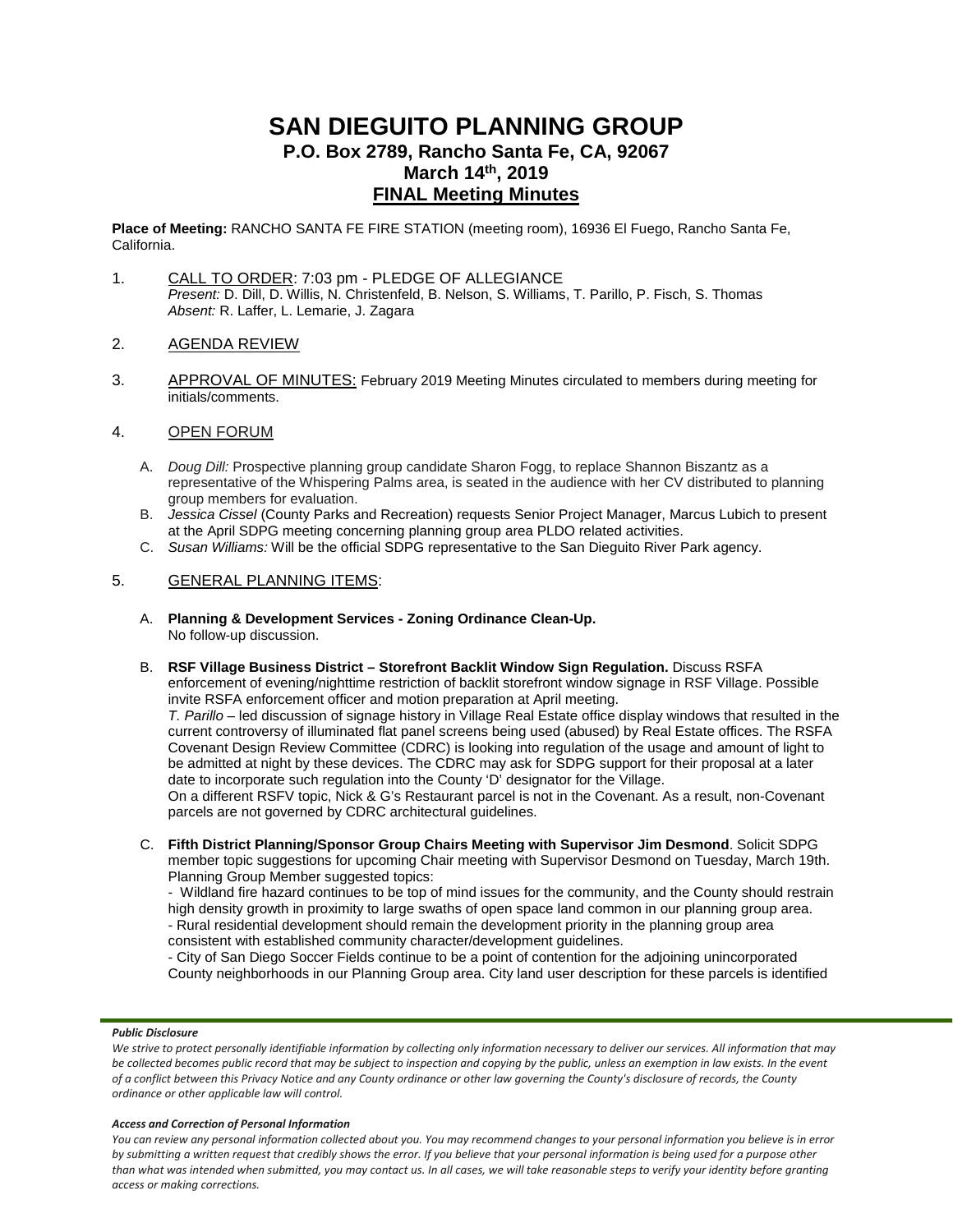as "Light Recreation". Yet, large scale sporting activities are routinely observed without adequate infrastructure to support the traffic congestion, noise, and dust.

- is there a simple direct/efficient method to County report road repair issues/requests from residents? - Department of Public Works Capital Improvement budget seems underfunded. As an example, the residents of Fairbanks Ranch (HOA) needed to finance the construction of the two San Dieguito Road traffic light intersections in order to have them installed in a timely schedule versus having the request be put into the DPW queue for eventual installation ~10 years down the road.

# 6. MAJOR PROJECTS AND LAND USE ITEMS:

- A. **PDS2018-VAC-18-003 Vacation - Open Space**. 4.66 acre lot with an existing residence at 20445 Fortuna del Sur, Elfin Forest, CA 92029, APN: 679-090-19, closest cross street: Seaquest Trail. Owner: Todd Frank, 760-822-4360; Applicant's Representative: Rob Russell (Accurate Land Survey), 619-445-0110; County PDS Planner: Nicolas Gustafson, 858-495-5351; SDPG Member: Doug Dill, 760-420-7909. *Continue to April 2019 SDPG Meeting*
- B. **PDS2019-MUP03-093W1-SD55XC037-4S Ranch Sprint Site Upgrade.** Upgrade site is an Olivenhain Municipal Water District storage tank. Located at 10590 W. Ocean Air Drive, Suite 300, San Diego. CA 92130; APN: 678-242-05-00. Modify existing Sprint wireless telecom facility; including replacement (6) antennas, (6) Remote Radio Head (RRH), add (1) single pole, Modcell top hat, junction box, and (2) AMOB. Sprint Carrier Agent: Carie Thao, 858-799-7850; PDS Planner: Denise Russell, 858-694-20191; SDPG Member: Don Willis, 858-481-6922.

*Don Willis*: This cell site has design issues. What is being presented does not follow long establish stealth cell site antenna design criteria in the San Dieguito Planning Group area. Currently, mobile phone carrier/service providers at this OMWD reservoir tank site have had their antennas installed directly to the water storage tank. New OMWD security rules prohibit installation of any new antennas/upgrades directly to the storage tank. Service provides must now install self-supporting antenna towers. This is a multiple cell carrier/service provider site. Sprint is proposing a non-stealth single carrier antenna pole(s) solution. This is not acceptable. It will create an eye sore to the 4S residential neighborhoods with this OMWD location in their view shed. Eventually, all the other carriers co-located at this site will be required to install their new/upgraded antenna infrastructure on poles. The Sprint proposal does not address this ultimate reality. What is required is a stealth pole(s) solution that accommodates multiple carrier/service providers. MOTION (by D. Willis): Recommend denial as presented. Have applicant come back with an artificial tree stealth pole(s) designed to accommodate multiple carriers.

Seconded: N. Christenfeld

VOTE: Yes: 8, No: 0, Abstain: 0, Absent/Vacant: 5

**C. Chinese Bible Church, PDS2014-SPA-14-001 (SPA), PDS2010-3300-10-037 (MUP), PDS2012-3940-12- 002 (VAC), Log No. PDS2014-3910-95-08-007 (ER).** SDPG Member: Phil Fisch, 858-592-6758 will provide an update to the Planning Commission and BOS review and vote on this project. No motion or vote. *P. Fisch*: At the Planning Commission Meeting, the Commission voted to recommend denial of the proposed Church to the Board of Supervisors based on the scale and height of the structures, and schedule of daily outdoor events/activities at the site. Church is considering changes. There is still to be two scheduled Board of Supervisors Meetings that is project will be heard. One specifically to deal with announcing that the open space vacation (located on the Church parcel) will be on a future BOS meeting agenda.

# 7. ADMINISTRATIVE MATTERS:

- **A.** Community Reports (None)<br>**B.** Consideration and comment
- **B.** Consideration and comments on circulation mail (None)<br>**C.** Future agenda items and planning
- **C.** Future agenda items and planning<br>**D.** Prospective & returning Planning G.
- Prospective & returning Planning Group members: Seat #2 is officially vacant. Sharon Fogg, board member on the Whispering Palms Community Council is now sitting in on Planning Group meetings as a possible replacement representative for

### *Public Disclosure*

We strive to protect personally identifiable information by collecting only information necessary to deliver our services. All information that may *be collected becomes public record that may be subject to inspection and copying by the public, unless an exemption in law exists. In the event of a conflict between this Privacy Notice and any County ordinance or other law governing the County's disclosure of records, the County ordinance or other applicable law will control.*

### *Access and Correction of Personal Information*

*You can review any personal information collected about you. You may recommend changes to your personal information you believe is in error by submitting a written request that credibly shows the error. If you believe that your personal information is being used for a purpose other than what was intended when submitted, you may contact us. In all cases, we will take reasonable steps to verify your identity before granting access or making corrections.*